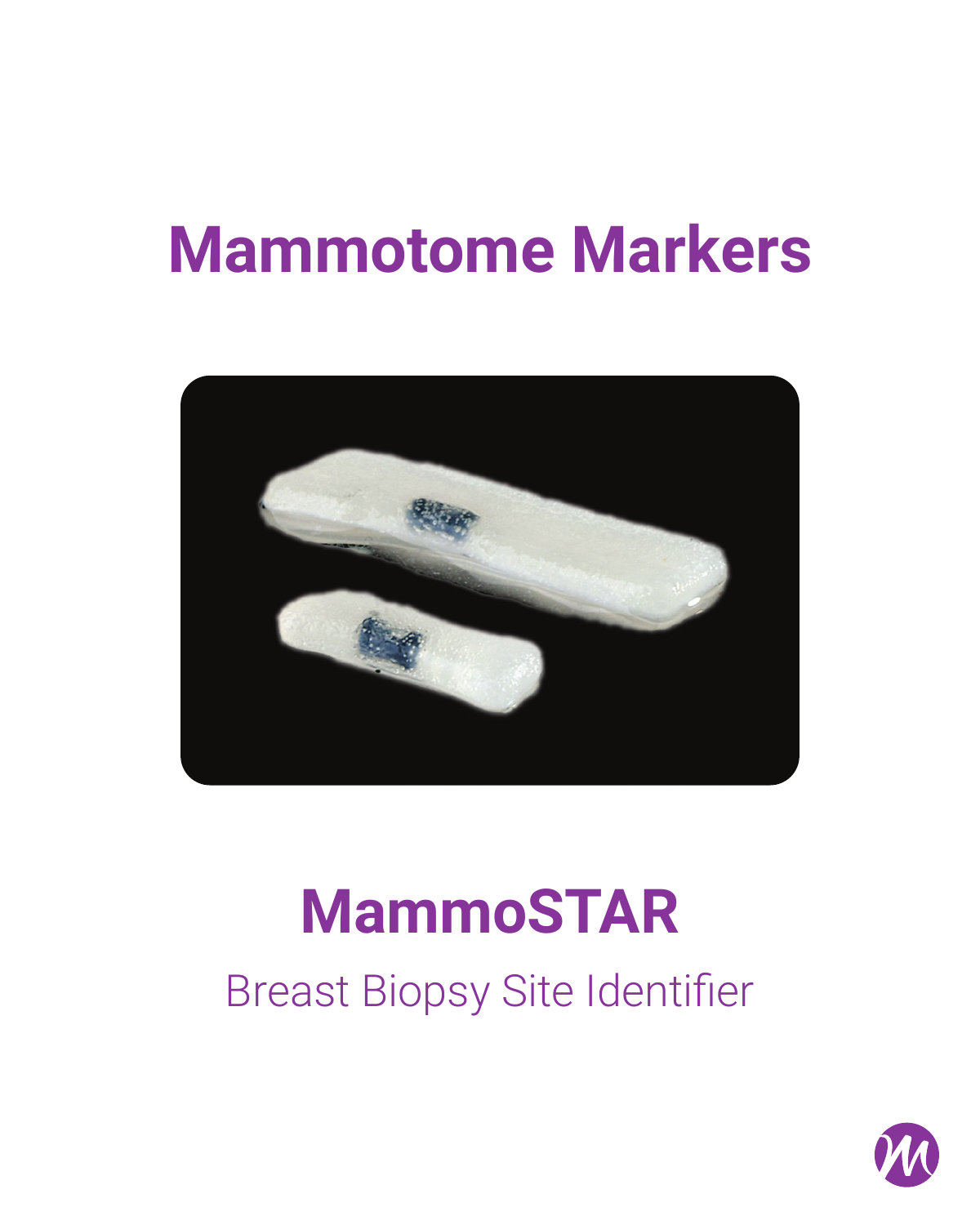### **Two Distinct Shapes**

#### **BARBELL**



#### TRIBELL



### Available in Carbon Coated Zirconium-Oxide (nickel free) with visibility in Ultrasound, X-ray and MRI.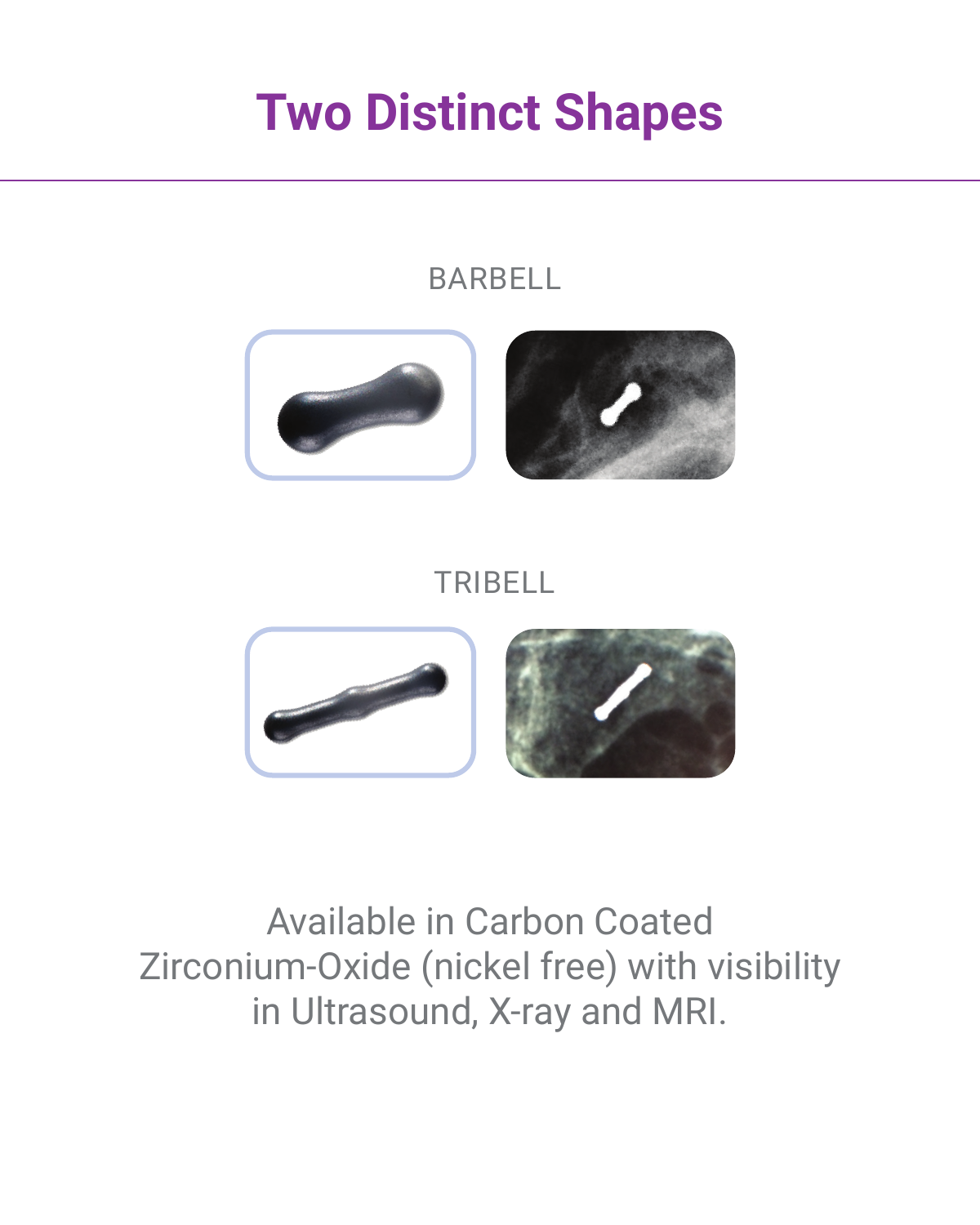## **All Natural: Marker**

MammoSTAR markers are comprised of unique organic elements.



#### Pyrolytic Carbon Coating

Long history of use in mechanical heart valves as it's not recognized in body as a foreign implant material.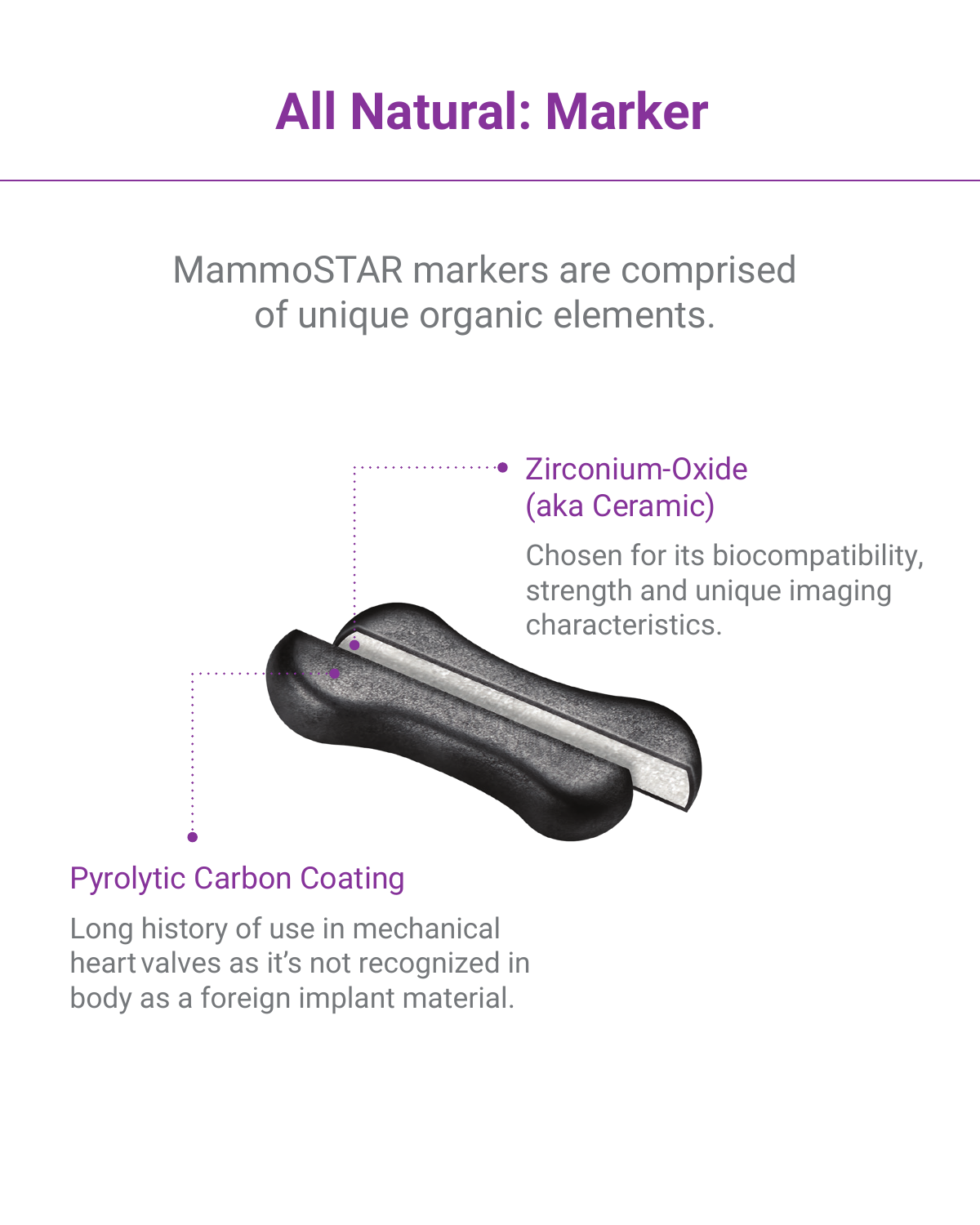## **All Natural: Marker Plug**

Lyophilized Beta-Glucan Gel (aka simple sugar): Non-animal material that breaks down naturally over time.



MammoSTAR marker plug standard and petite post deployment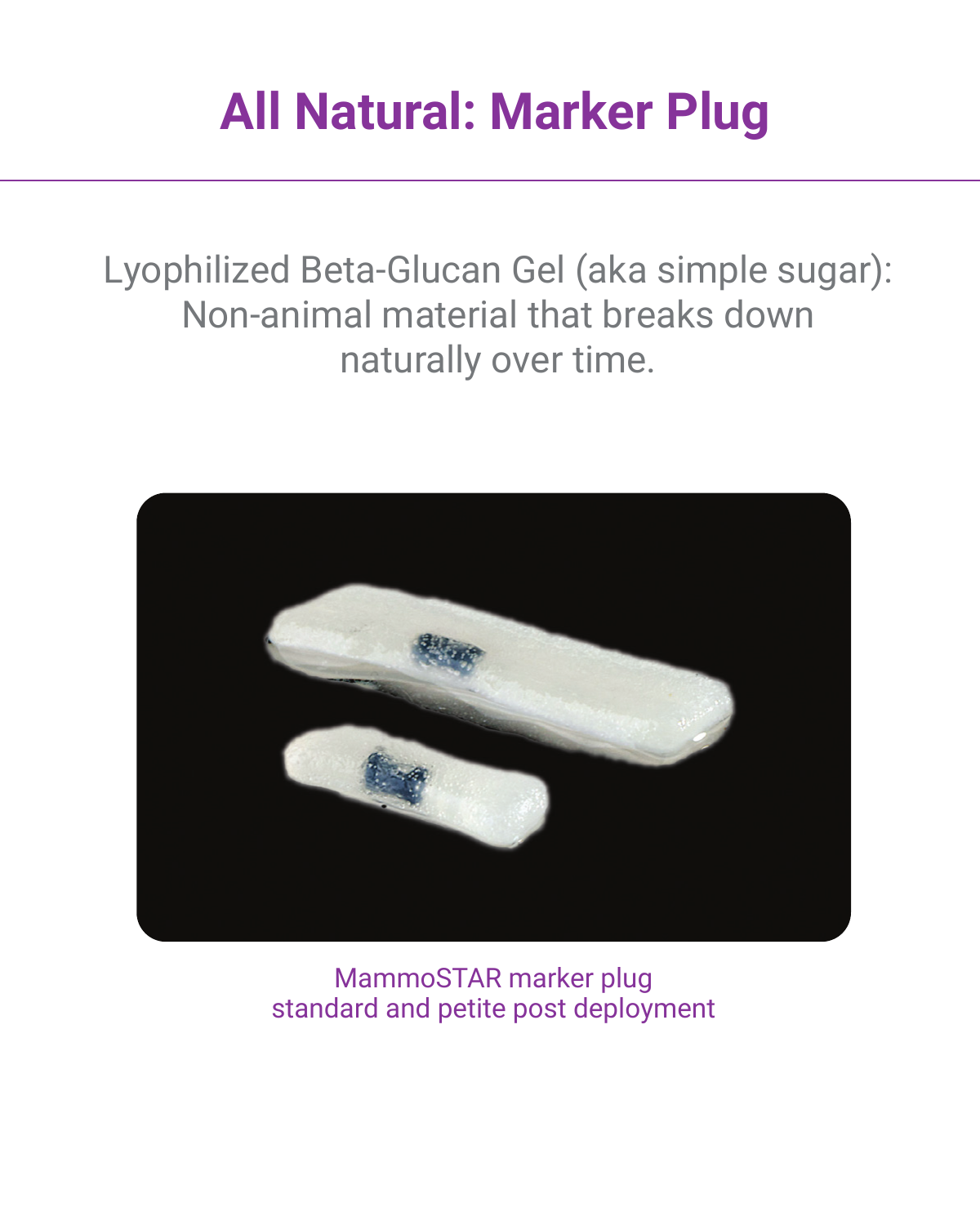## **Ultrasound Visibility**

MammoSTAR's marker plug provides enhanced long-term visibility to better assist in pre-surgical localizations.<sup>2</sup>



#### MammoSTAR under ultrasound

2. Mammotome Internal Data

Photo courtesy of Kimberly C. Hutcherson, M.D., North Metropolitan Radiology Associates, LLP